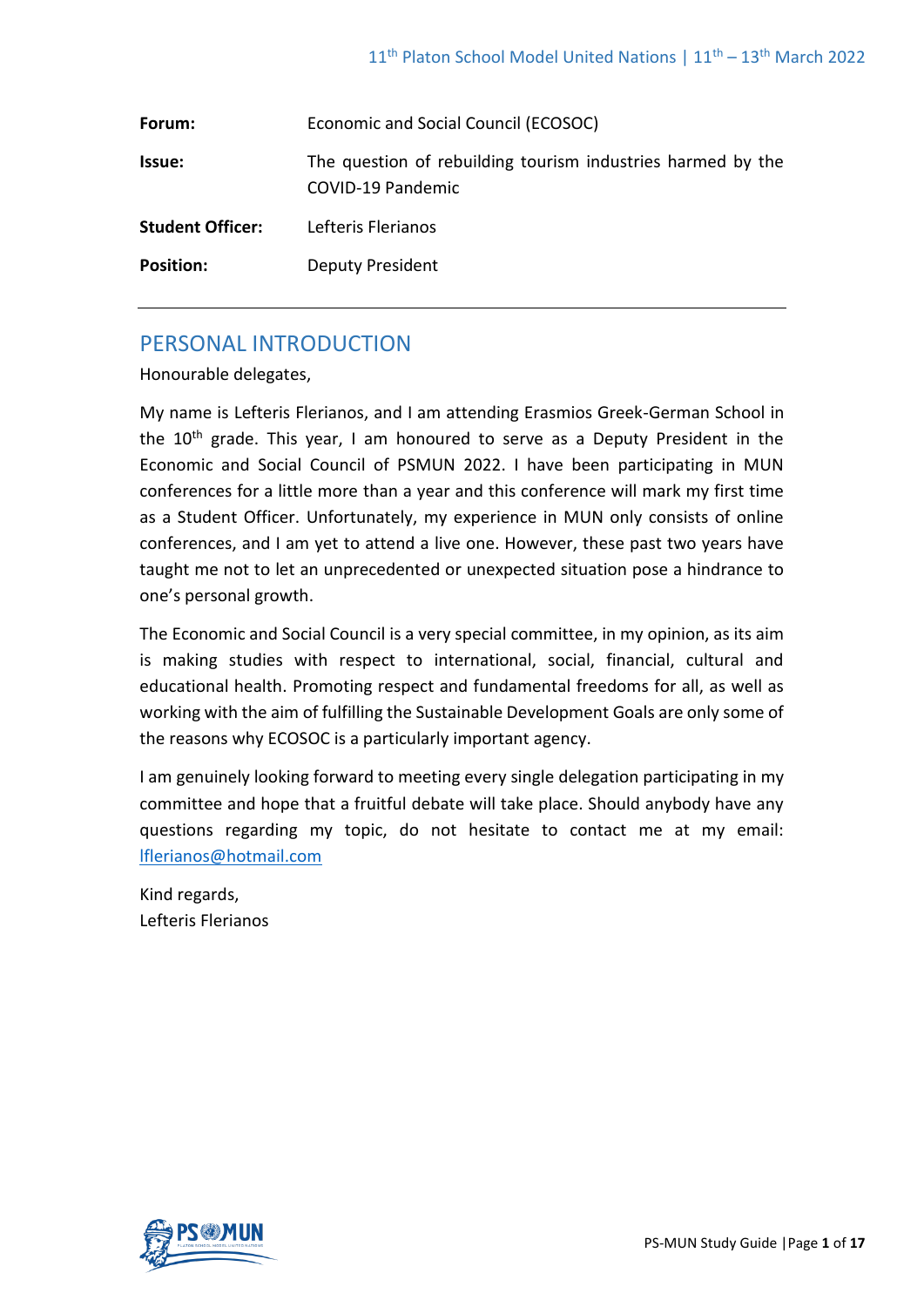# TOPIC INTRODUCTION

Crises in the tourism sector are not uncommon. There have been multiple unprecedented events recorded in the past that have affected the tourism industry in various ways, the majority of such events usually resulting in recession of tourist activities. Some of those unforeseen "black swans" are the 2001 9/11 terrorist attacks, the 2008-9 world economic crisis and, the outbreak of the novel Coronavirus SARS- $Cov-2$ .

The unexpected outbreak of the COVID-19 pandemic has brought upon great change and strain to economies worldwide. The preventive measures adopted by different nations, although managing to slow down and ultimately prevent the spread of the virus, have had a very significant effect on the finance and tourism sectors. Countries whose income is mainly based on tourism have seen great struggle, which has led to further increased unemployment.

Tourism represents 10% of Member Nations' Gross Domestic Product on average, but in some countries, it makes up for as high as  $70\%$ .<sup>12</sup> In 2020, this number halved, causing loss of jobs and leaving economies in a very fragile state. This issue is a complex crisis, as there are many factors to be considered, in order to prevent economies from collapsing.

This issue calls for an urgent solution, so as to avoid any further detrimental repercussions on Member Nations' financial status. What further increases the complexity of this issue is that all health safety measures proposed by governments need to be strictly taken into consideration while the pandemic is still ongoing, whilst also putting the most efficient measures into place to rebuild tourism industries and not exceed the Member Nations' capacity of accommodating touristic activities, to achieve sustainable tourism.

Although there is no universal crisis response mechanism worldwide for a disaster with such a magnitude, it can be viewed as a great opportunity for improvement. Returning to the life before the pandemic may sound like a good option, however, due to the great economic and social imbalance between developed and developing nations, this would probably be the cause for more problems. The tourism sector has been characterised by unsustainability and inequalities, which can both be reduced in the long-term, by adopting viable global practises.

<sup>&</sup>lt;sup>2</sup> Statista Research Department. "Travel and Tourism: Share of Global GDP 2020." Statista, 7 Oct. 2021, https://www.statista.com/statistics/1099933/travel-and-tourism-share-of-gdp/.



 $1$  "Macau Contribution of Travel and Tourism to GDP (% of GDP), 1995-2019." Knoema, https://knoema.com/atlas/Macau/topics/Tourism/Travel-and-Tourism-Total-Contribution-to-GDP/Contribution-of-travel-and-tourism-to-GDP-percent-of-

GDP#:~:text=In%202019%2C%20contribution%20of%20travel,)%20for%20Macau%20was%2072%20 %25.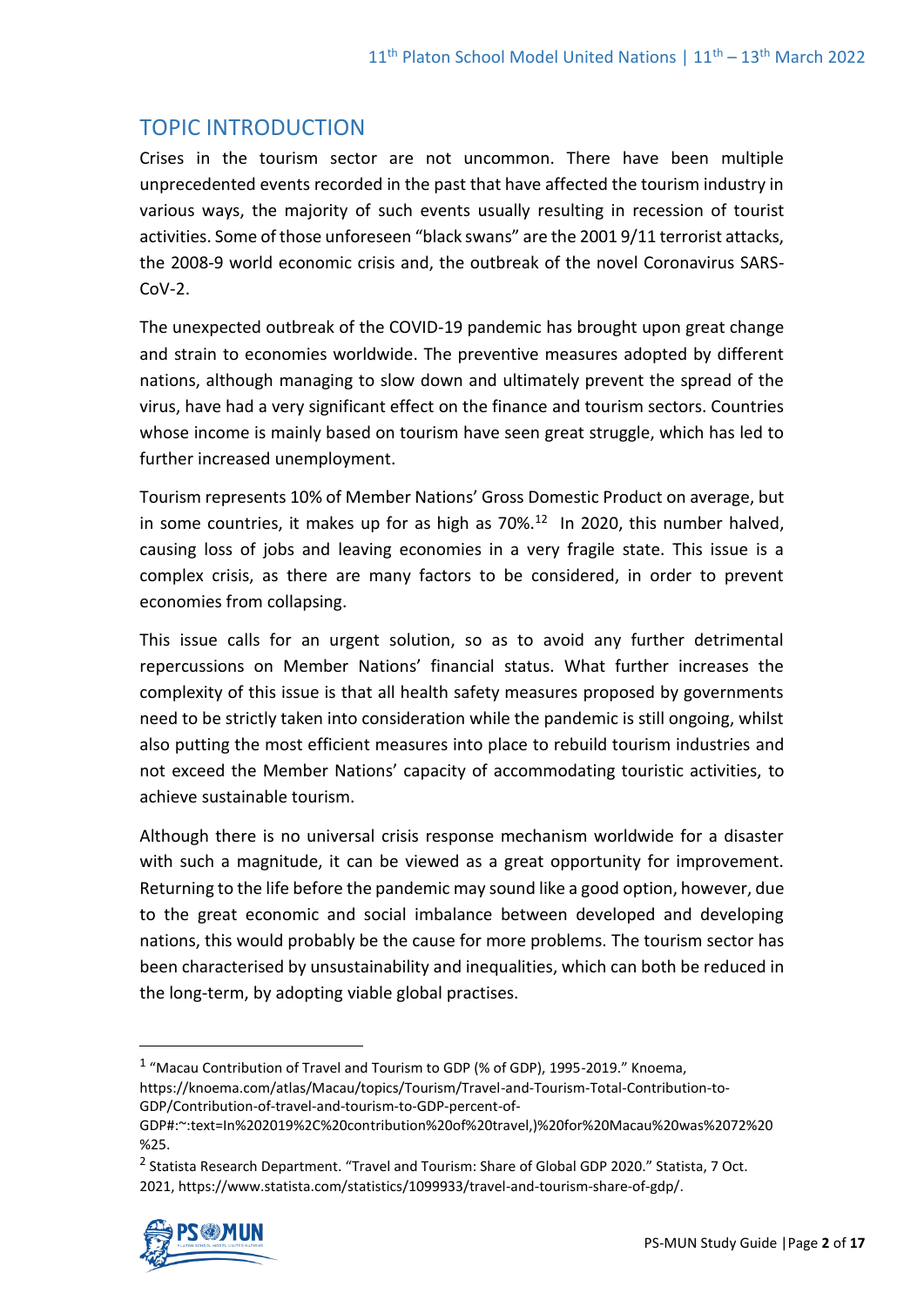Therefore, a resolution that reduces instability, whilst also taking the unpredictability of the tourism industry into account is necessary, if one is aiming at rebuilding tourism industries harmed by the COVID-19 virus in an efficient and sustainable way.

## DEFINITION OF KEY TERMS

### Tourism industry

The term tourism industry refers to all activity related to the movement of people, usually of a short-duration, to an area different from their place of residence. There are multiple tourism motivators, such as business, education, and leisure, thus rendering the industry a very complicated one. Tourism offers a great range of financial benefits for countries, since it aids the sustainable economic development of a nation, whilst also being an incentive for relations between member nations to be maintained<sup>3</sup>

### Economic Collapse

An economic collapse is an event that occurs as a result of and follows a black swan, an economic recession of a great degree. It refers to the breakdown of an economy and can last for a varying amount of time, usually a couple years, depending on the severity of the collapse. An example of such a collapse is the 1930 Great Depression, following the 1929 stock market crash, an unprecedented crisis.<sup>4</sup>

#### Black Swan

A black swan is an unpredictable catastrophe of a great degree that has severe consequences. They are characterised by their rarity and complexity, while it may be general acceptance that a black swan could have been expected and thus prevented, when examining a crisis in retrospect. A great example of a black swan would be the Coronavirus Pandemic. It was unexpected for the vast majority of the planet, however much more effective measures could have been taken in advance, had the severity of the situation not been underestimated.<sup>5</sup>

#### Gross Domestic Product (GDP)

Gross Domestic Product (commonly referred to as GDP) is a very common term in finance which describes the total value of goods and services produced by and within

<sup>5</sup> Team, The Investopedia. "Black Swan." *Investopedia*, Investopedia, 30 Dec. 2021, https://www.investopedia.com/terms/b/blackswan.asp.



<sup>&</sup>lt;sup>3</sup> 16, Viktoriya AdamivnaMarch, et al. "Tourism Industry: Everything You Need To Know About Tourism: Revfine." *Revfine.com*, 5 Jan. 2022, https://www.revfine.com/tourism-industry/.

<sup>&</sup>lt;sup>4</sup> Chen, James. "What Happens in an Economic Collapse." Investopedia, Investopedia, 1 Dec. 2021, https://www.investopedia.com/terms/e/economic-collapse.asp.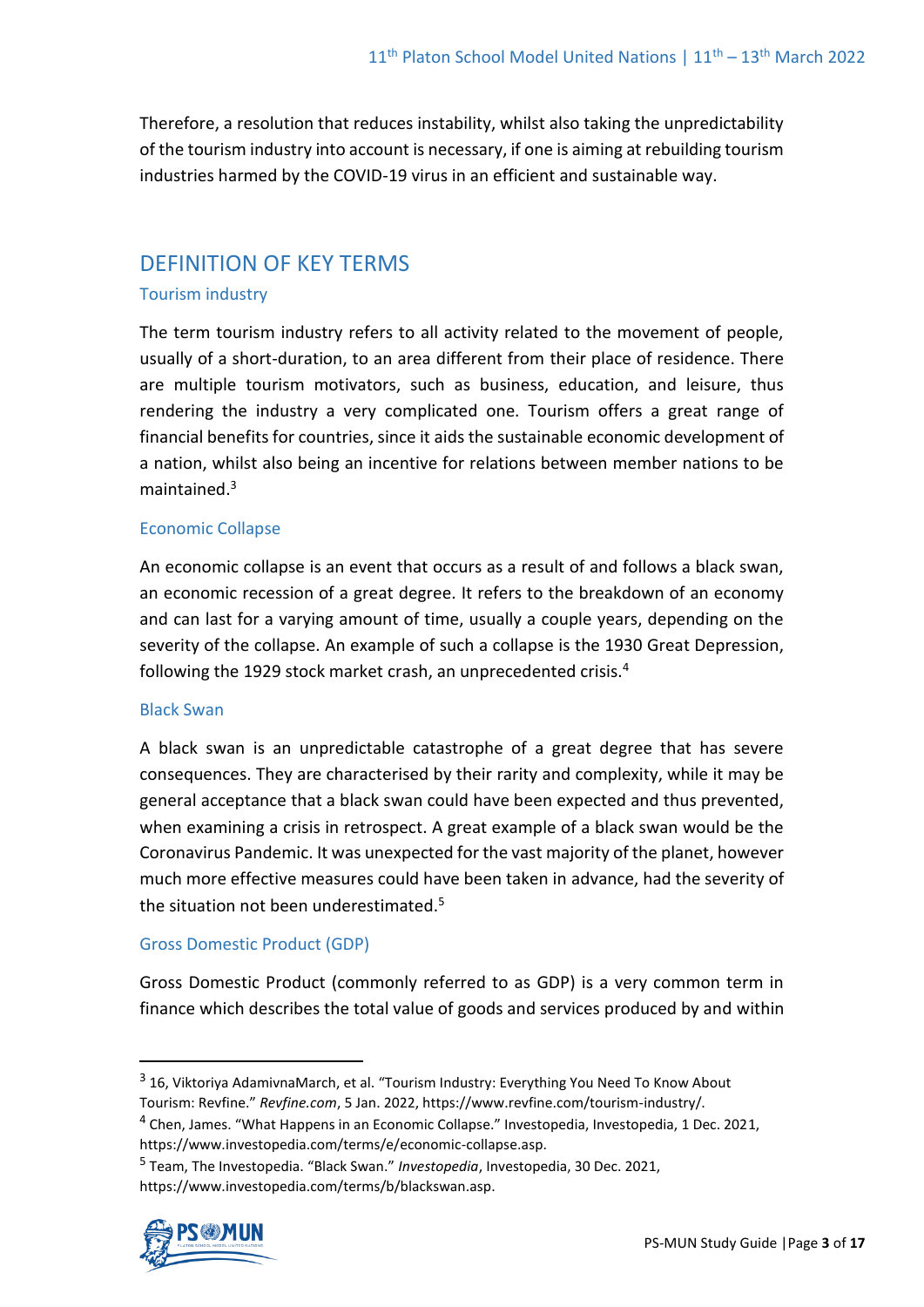a nation, during a certain period of time. It is used to measure the economic activity of a country.<sup>6</sup>

#### GDP Growth Rate

GDP Growth Rate is defined as the average change of a nation's GDP during a specified period of time. It is used in economics, to measure how fast an economy is growing. During an economic crisis the growth rate may be negative, in which case there is a recession.<sup>7</sup>

### Domestic Tourism

Domestic tourism refers to tourism that only consists of travelling within the nation of reference and all activities as part of it.<sup>8</sup>

#### Outbound Tourism

Outbound tourism refers to tourism that consists of travelling to another nation than that of reference, regardless of the purpose of the trip and all activities as part of it.<sup>9</sup>

#### **Overtourism**

The phenomenon of overtourism is caused by an extremely high number of tourists, visiting the same area of interest during the same period of time. Overtourism is one of the most common unsustainable tourism practices, along with damage to the natural environment, and pollution.<sup>10</sup>

#### Sustainable Tourism

Sustainable Tourism refers to sustainable practises in the tourism industry. It attempts to minimise the negative consequences of tourism on societies, whilst maximising the positive ones, such as preservation of cultural heritage, landscape restoration, and much more. $11$ 

#### Revenge Travel

The idea of "revenge travel" or "revenge tourism" grew in popularity during the last two years. The term refers to the planning of a trip, or vacation to a nearby

<sup>11</sup> "What Is Sustainable Tourism?" GSTC, 28 Sept. 2021, https://www.gstcouncil.org/what-issustainable-tourism/.



<sup>&</sup>lt;sup>6</sup> "Gross Domestic Product." Encyclopædia Britannica, Encyclopædia Britannica, Inc., https://www.britannica.com/topic/gross-domestic-product.

<sup>&</sup>lt;sup>7</sup> Fernando, Jason. "Gross Domestic Product (GDP)." Investopedia, Investopedia, 2 Dec. 2021, https://www.investopedia.com/terms/g/gdp.asp.

<sup>8</sup> "World Tourism Organisation." UNWTO, https://www.unwto.org/glossary-tourism-terms.

<sup>&</sup>lt;sup>9</sup> "World Tourism Organisation." UNWTO, https://www.unwto.org/glossary-tourism-terms.

<sup>10</sup> Francis, Justin. "Overtourism. What Is Overtourism and How Can We Avoid IT - Responsible Travel." Responsibletravel.com, Responsible Travel, https://www.responsibletravel.com/copy/what-isovertourism.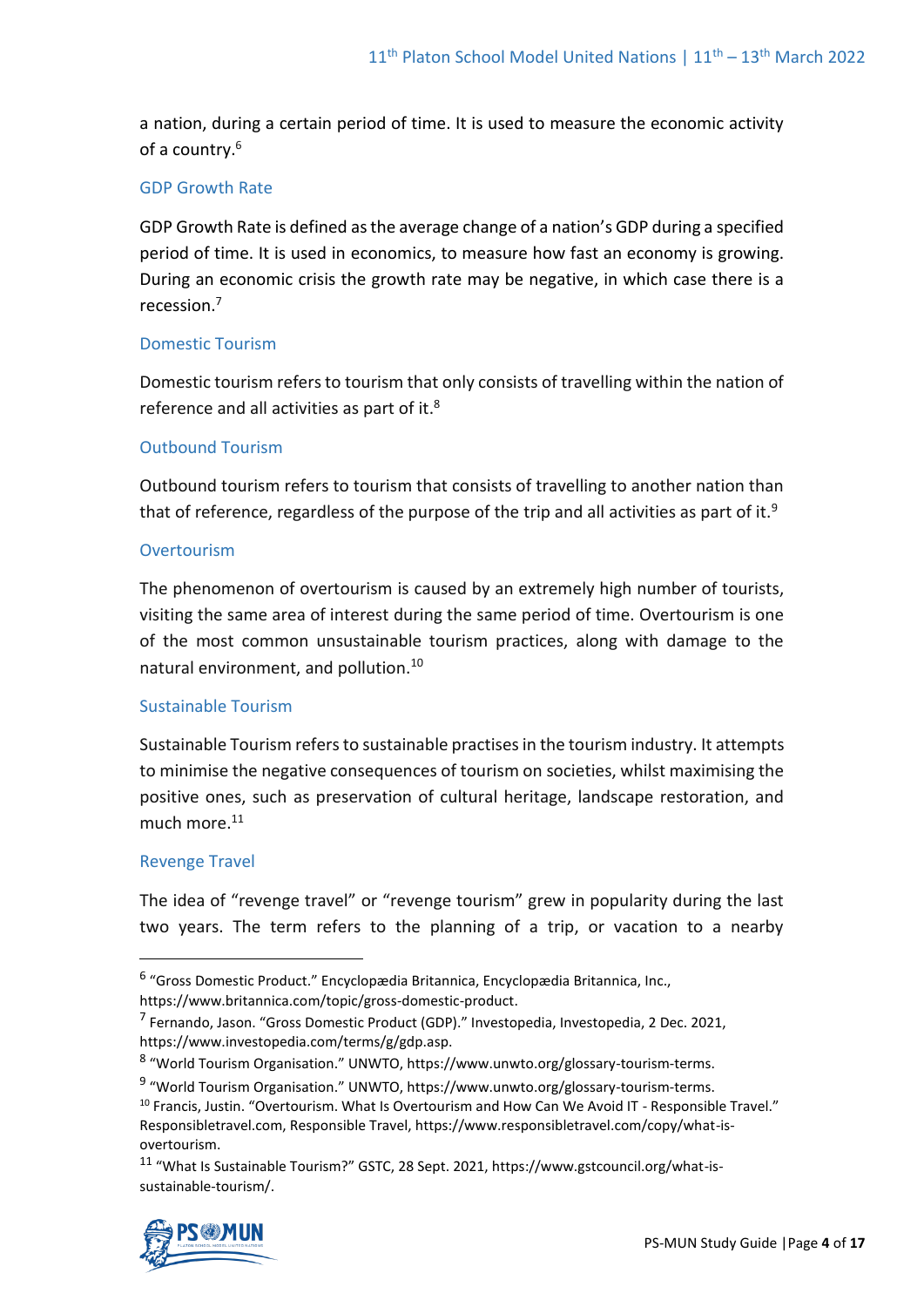destination, as a means of breaking the monotony felt by the government-imposed lockdowns.<sup>12</sup>

#### mRNA vaccine technology

A vaccine utilising the mRNA technology, introduces the mRNA strand for the creation of a protein that is found on a virus's outer membrane, without exposing the individual to the virus. The natural immune response of the human body is to create antibodies against the virus, providing the vaccinated individual with immunity. The mRNA technology has been used by the companies Moderna and Pfizer BioNTech to create vaccines against the novel Coronavirus.<sup>13</sup>

## BACKGROUND INFORMATION

The tourism industry is a sector of economic activity that can be significantly beneficial for all member nations that are active within it. The tourism sector provides employment, with multiple job positions being offered in the accommodation, transport, and the food service sectors, among others, as with increased tourist numbers, there is a greater demand for local goods and services.

Furthermore, tourism aids the economic development and growth of nations, depending on their reliance on it. For instance, the Maldives, Macau, and the Fiji islands are three of the many countries whose main income source is tourism. This is due to multiple factors, including their location, the natural landscapes in the area, and their appeal, as a destination for an excursion or leisure trip. A location can also be considered a business centre, with it seeing great tourist inflows for business. The money that is spent by tourists while on trips can be then invested in the economy of the country to further improve it and have a considerable benefit on governments and nations' residents alike.

## Unsustainability of the tourism industry

Despite the numerous benefits that tourism has to offer, the field has been characterised by great unsustainability. This implies that many of the practices used in areas of great tourist appeal to further increase the businesses' profit and ensure economic growth for a Member Nation, come at a great price for the local residents of each area, the environment, and multiple other facets. Unsustainable tourism

<sup>13</sup> "What Are MRNA Vaccines and How Do They Work?" MedlinePlus, U.S. National Library of Medicine, 16 Nov. 2021, https://medlineplus.gov/genetics/understanding/therapy/mrnavaccines/.



<sup>12</sup> "What Is Revenge Travel or Revenge Tourism?" Moneycontrol, MoneyControl, https://www.moneycontrol.com/news/mcminis/business/what-is-revenge-travel-or-revengetourism-7177371.html.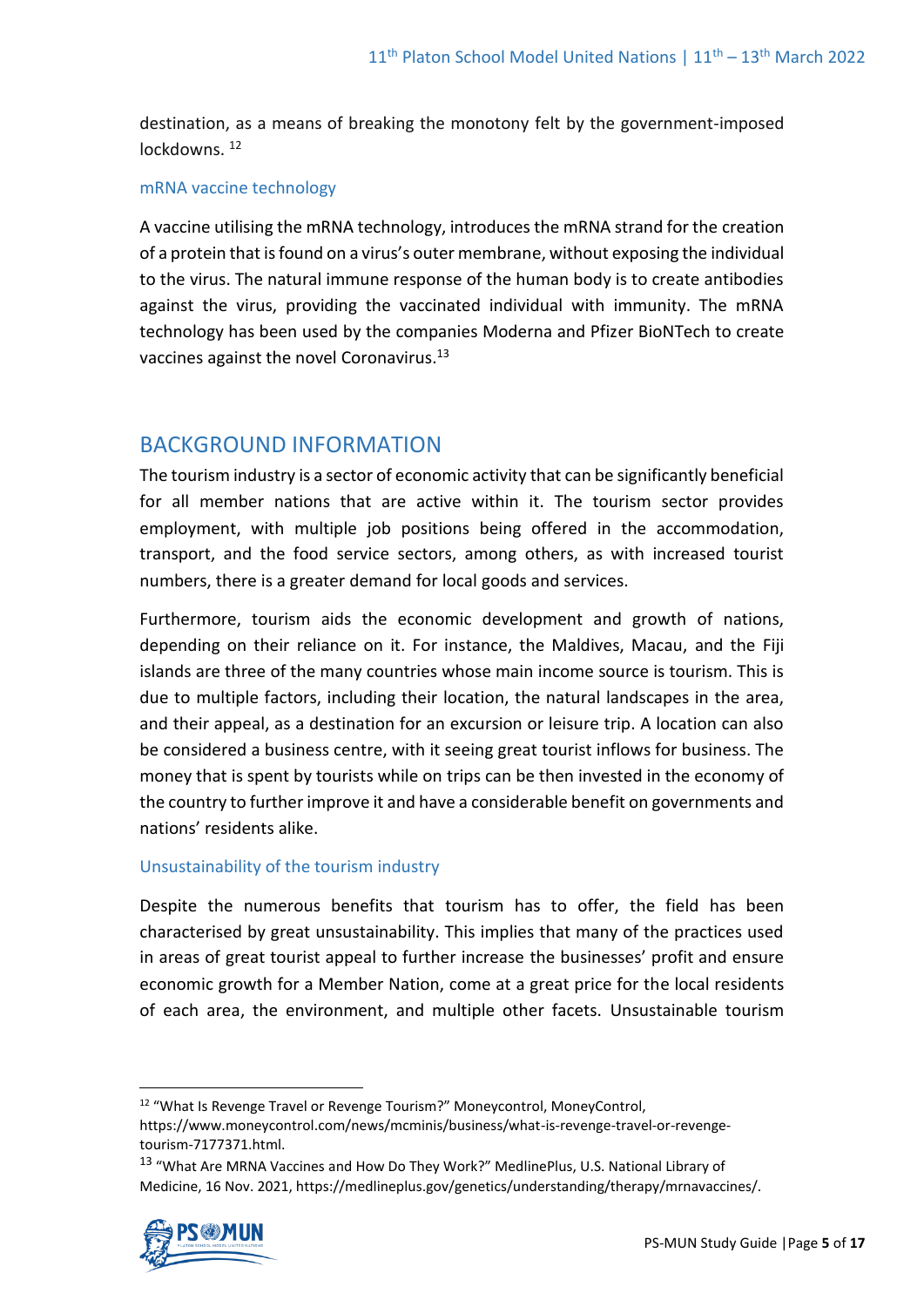practices increase pollution, and reduce the locals' quality of life, altering it for the worst.

Many areas around the world suffer from the devastating effects of overtourism and other similar applications, such as Mykonos and Santorini in Greece, the Taj Mahal mausoleum in India, Machu Picchu in Peru, and many more and, yet, governments do not focus on the issue, despite it having been prevalent in the tourism branch for decades. All things considered, it can be concluded that radical action needs to be taken, if governments wish to minimise the long-term damage that will come because of unsupportable practices in the tourism sector.

The Coronavirus pandemic has been viewed by many as an opening for redefining tourism and attempting to apply more viable methods of increasing growth, with respect to the local residents, the environment, the cultural heritage, and much more. When the first case of the COVID-19 virus was detected in China on November 2019, the dimension this problem would take in such a short period of time was unimaginable. It only took three months for countries to begin enforcing local lockdown procedures and approximately five since the first case, for the World Health Organisation to declare COVID a pandemic, as it was deemed to be posing a global threat to individuals' health.

## The effects of the pandemic related to tourism

The COVID-19 pandemic is thought to be one of the most damaging and disruptive effects for the tourism industry in modern history. The lockdown measures enforced had devastating effects on the tourism sector. During the year of 2019, there were 1.466 million tourists worldwide, while in 2020 this number plummeted to a little below 400 million.<sup>14</sup>This led to a significant reduction in jobs regarding travel and tourism, with employment in said sectors seeing a 19% drop over the span of a year, from 334 million in 2019, to 272 in 2020, with 50 million more being at stake.<sup>15</sup>

## Financial Impact of the Pandemic

On the financial sector of the matter, the GDP of all Member Nations saw a 3.4%recession on average and many businesses were forced to close down. <sup>16</sup>Macau and the Maldives were two of the countries that faced a great

<sup>16</sup> "GDP Growth (Annual %)." World Bank Data, World Bank, 2020, https://data.worldbank.org/indicator/NY.GDP.MKTP.KD.ZG.



<sup>14</sup> Statista Research Department. "International Tourist Arrivals by Region." Statista, 9 Dec. 2021, https://www.statista.com/statistics/186743/international-tourist-arrivals-worldwide-by-region-since-2010/.

<sup>15</sup> Statista Research Department, and Oct 7. "Number of Travel and Tourism Jobs Worldwide 2020." Statista, 7 Oct. 2021, https://www.statista.com/statistics/1268465/number-of-travel-and-tourismjobs-worldwide/.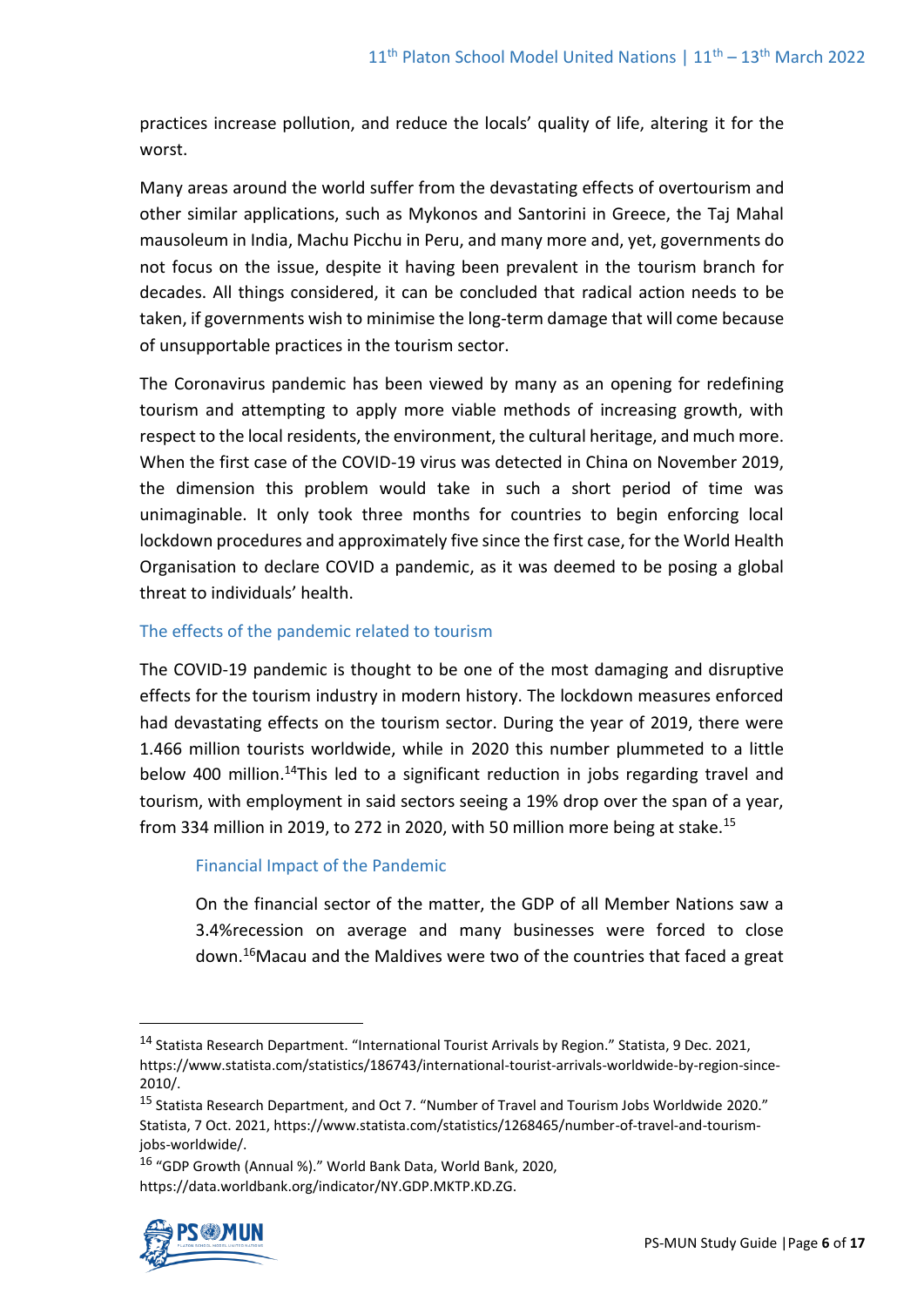drop, with their GDP growth rates being -56.01% and -33.5% respectively.<sup>1718</sup> The trend that is noticed is that countries whose GDP depends on the tourism industry to a substantial extent saw some extremely lower than average values. As a result, many touristic areas lost their appeal, further deteriorating the overall situation.

## Psychological Impact of the Pandemic

When it comes to the psychological condition of tourists, individuals have been discouraged to travel, due to the great amount of false information spread on the media and the multiple different sources that are constantly providing updates on the virus, causing consternation among travellers. Especially when it comes to vaccines, there is a great percentage of the general population that has been indecisive regarding getting vaccinated. The information overhaul, some of which is unreliable, provided by unverified sources and people that are completely against vaccination, can form an opinion that is based on conspiracy theories. In an effort to prevent this, the World Health Organisation has partnered with governments and organisations, in order to reduce misleading information. However, this, combined with the great uncertainty about jobs at stake and increased unemployment, along with other factors have caused mental health problems to arise.

The tourism industry has a great complexity, as it depends on many different factors and variables, which may change at any time. When this is combined with a disruptive event, or an unexpected circumstance, such as the current pandemic, the matter is further perplexed, which mainly suggests the reason why experts are faced with great difficulties when trying to predict the progression of the pandemic and its effects on tourism. Nevertheless, some attempts have been made to boost tourism during the pandemic, with varying degrees of success.

#### Changes in travel behaviour

Apart from governments, individuals have also decided to take various measures to protect themselves from the virus, including altering their travel behaviour. There is an apparent trend, that civilians prefer individual means of transportation, with less people using public transportation when deemed possible, which has increased pollution levels, another factor contributing to unsustainable environmental practices. Moreover, lockdown measures,

<sup>18</sup> "GDP Growth (Annual %) - Maldives." *World Bank Data*,

https://data.worldbank.org/indicator/NY.GDP.MKTP.KD.ZG?locations=MV.



<sup>17</sup> "GDP Growth (Annual %) - Macao Sar, China." *World Bank Data*,

https://data.worldbank.org/indicator/NY.GDP.MKTP.KD.ZG?locations=MO.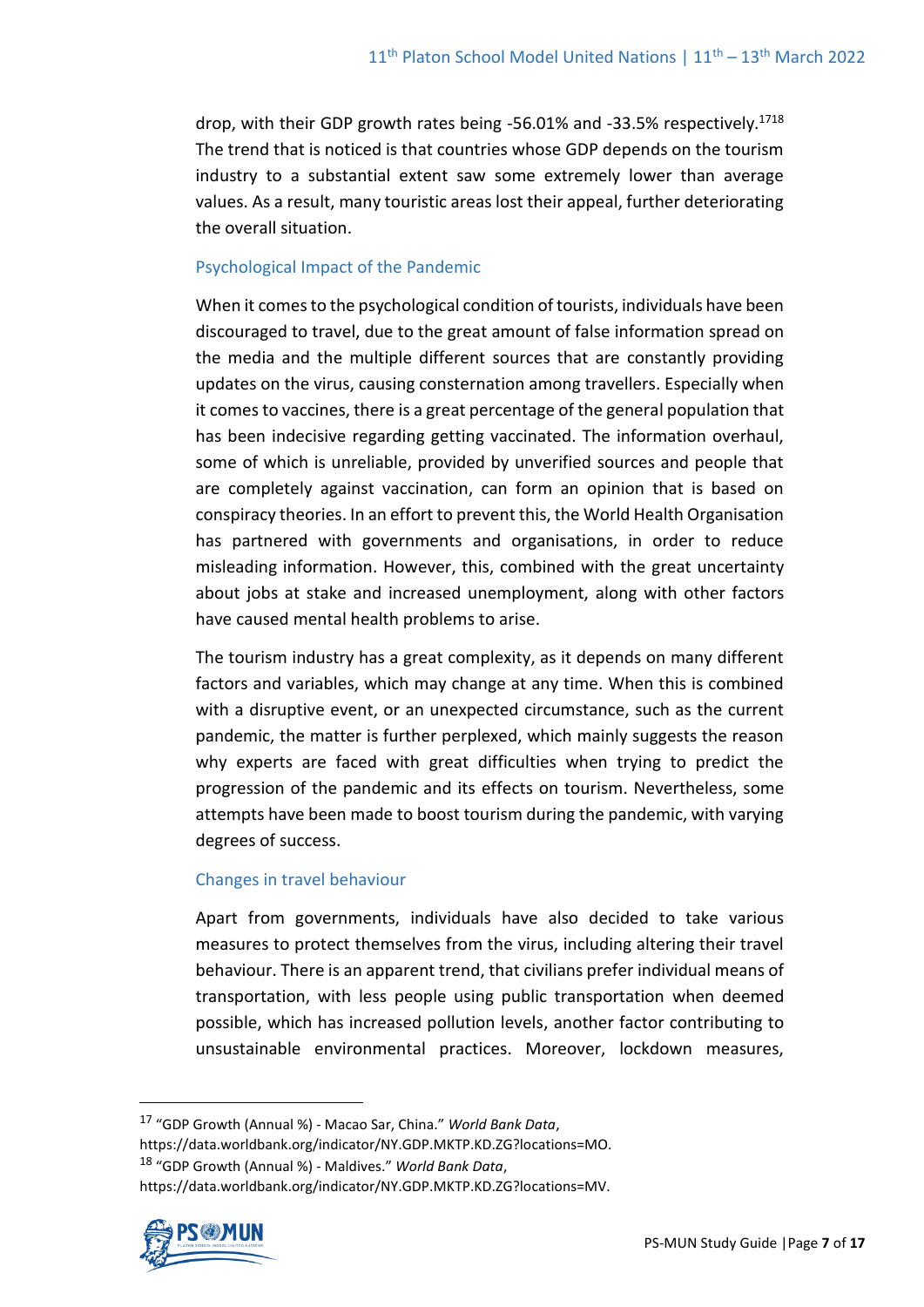imposed by governments have led to even more reduced travel numbers. By this, one can conclude that domestic tourism is to see an upward tendency, since in most Member Nations, the borders within provinces and cities are open, or have less strict measures, compared to international travel. Domestic travel is crucial in the amidst the pandemic since it compensates for the economic losses of countries by reduced touristic activity.



#### Anticipation of future booking timespan

% of U.S./UK internet users that have delayed/cancelled trips that plan

#### The significant increase of domestic tourism

Domestic tourism has seen a great rise in the past two years, especially during the peak tourist seasons. As some member nations decided to ease their restrictions when travelling within a nation's borders, but decided not to open their international borders, travellers had to opt to domestic tourism for leisure trips and vacation.

Domestic tourism has many advantages over international tourism, especially during a crisis, such as the COVID-19 pandemic. First and foremost, it helps restrict the spread of the virus. Not travelling to a different country, means that there is a reduced risk of contracting or spreading the virus across a nation's border, while it is also able to keep the tourist market going, which can be a first step in returning to the pre-COVID tourist flow numbers. Domestic tourism is a great means of preparing nations for the increased inbound tourism that will be noted when restrictive measures are lifted. In spite of that, there are some hindrances posed by domestic tourism. For instance, some areas are not able to rely on domestic tourism to make up for the lost income during the pandemic. Furthermore, some heavily dependent on tourism areas cannot resort to domestic tourism, due to the low buyers'



*their trip after it was cancelled due to COVID restrictive measures, as of late March 2020*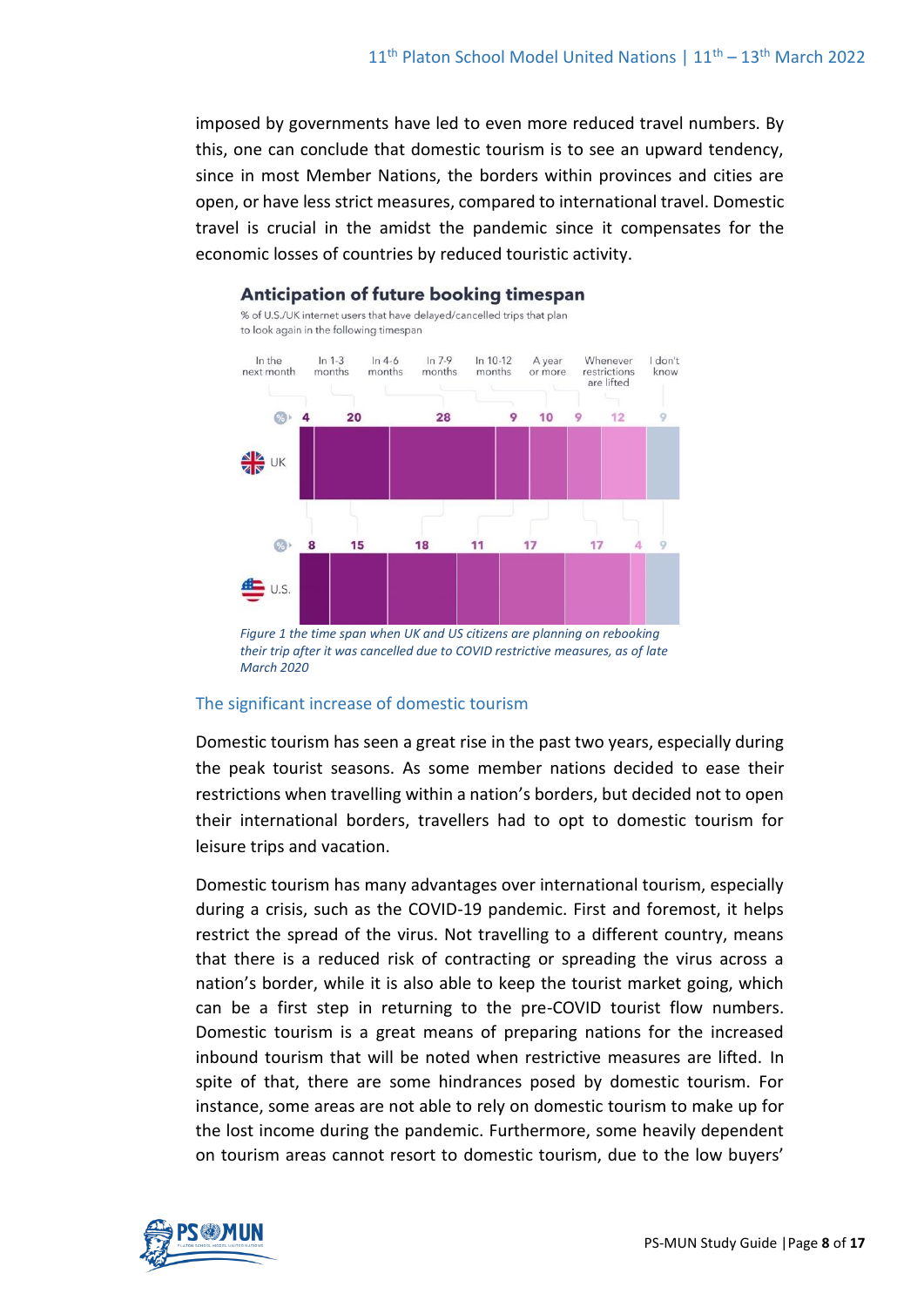

capacity and the inability of the citizens to travel, caused by factors such as low income, among others.

*Figure 2 a comparison of nights spent at tourist accommodation establishments, in the span of a year (April 2020 – March 2021) of EU Member Nations*

#### Measures taken to promote tourism during COVID

Depending on the reliance of different Member Nations on tourism, some common trends were observed among different member nations. Countries whose income greatly depends on tourism tried to keep their curfew measures in place for the shortest time possible, without letting the spread of the virus get out of control, whilst some others enforced measures that were so efficient in preventing the spread of the virus, that no lockdown was deemed necessary.

#### Manufacturing of vaccines

In order to reduce the spread of the virus, and reopen businesses, many pharmaceutical companies rushed to create vaccines against COVID. The first of those, Pfizer BioNTech, made their vaccine available at the beginning of November 2020. However, due to the swiftly development of the vaccine, the fact that the mRNA technology used to develop the vaccine is relatively new in the industry, as well as misinformation spread on the internet, the vaccine has been viewed with reluctance by individuals, adamantly refusing to get vaccinated. Companies and organisations, on the other hand, have been highly encouraging individuals to get vaccinated, or even made vaccination mandatory for all employees, so as to be able to restore the workflow to its pre-COVID pace.

The vaccine is one of the measures adopted by governments to minimise the negative effects of the pandemic worldwide. However, failure to enforce an effective vaccination policy, some Member Nations have had an unsatisfactory

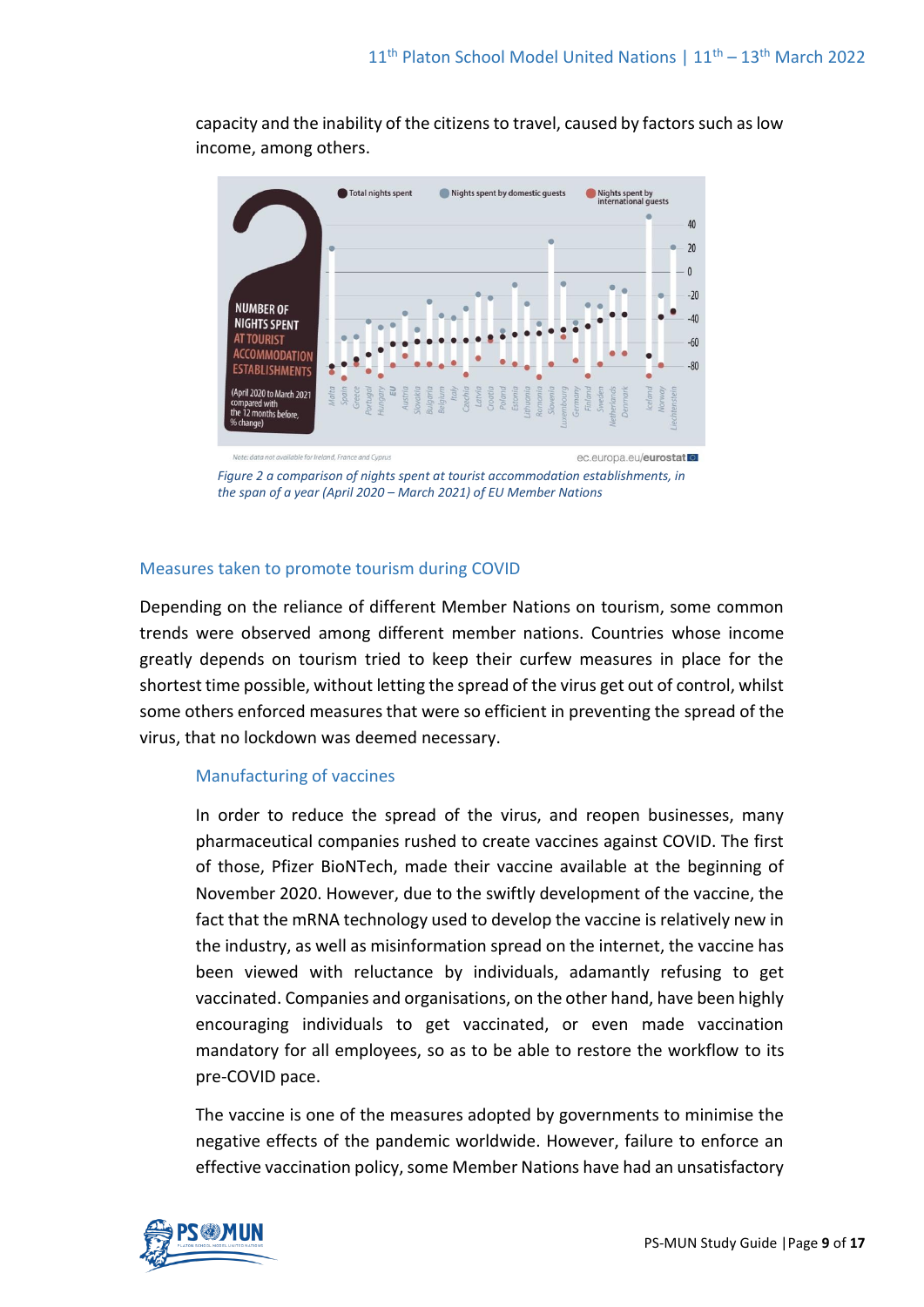number of vaccinations. An example as such is Thailand, which got very early access to vaccines, yet, as of August 2021, less than 20%<sup>19</sup> of the population was vaccinated with one, or two doses. This was due to the fact that, despite the very stringent isolation measures imposed by the Thai government, the government decided to significantly rely on one vaccine, namely AstraZeneca. When this proved to be ineffective, the government placed orders for the Sinovac vaccine and, later, for the Pfizer BioNTech and Moderna. As a result, in spite of the great amount of criticism the government received for their vaccine rollout policy, the number of vaccinated individuals had reached 70%<sup>20</sup> by the end of 2021.

Despite Thailand managed to get their vaccinations back on track, there are multiple member nations, such as Jamaica or Bulgaria, whose vaccination percentages were overwhelmingly low, as of January 2022. Therefore governments have been forced to seek other measures in order to promote tourism. Through means such as advocating domestic tourism or trying to build confidence among travellers, by enforcing stricter social distancing measures, prohibiting non-vaccinated individuals from multiple activities that include coming in contact with other, and potentially putting them at risk, and imposing hefty fines to those who refuse to abide by safety protocols, governments have managed to create conducive circumstances, which may potentially revive the tourism industry, especially in areas affected the most by the pandemic.

## European Union Digital COVID Certificate (EUDCC)

In order to promote travelling between nations of the European Union, the European Union Digital COVID Certificate was established during July 2021. People vaccinated within any EU country were provided with a universal vaccination certificate, which enabled them to travel to and from all countries in the Union, resulting in increased tourism during the summer months.

This, however, made a new problem arise, namely non-EU countries not being eligible for issuing an EUDCC. The European Commission was quick to react, inviting Member Nations outside the European Union to participate in the program. As of mid-December, there were sixteen countries whose citizens could issue a European Union Digital COVID Certificate. Residents of the United Kingdom, although not able to issue an EUDCC, are able to travel within the

<sup>19</sup> Suhartono, Muktita, and Hannah Beech. "Thai Protesters Are Back, and Angrier, as Government Fumbles on Covid." The New York Times, The New York Times, 5 Sept. 2021,

https://www.nytimes.com/2021/09/05/world/asia/thailand-protesters-covid.html.

<sup>&</sup>lt;sup>20</sup> (www.dw.com), Deutsche Welle. "Covid: Thailand's Slow Vaccine Rollout Sparks Anger: DW: 20.05.2021." *DW.COM*, https://www.dw.com/en/thailand-covid-vaccination/a-57599302.

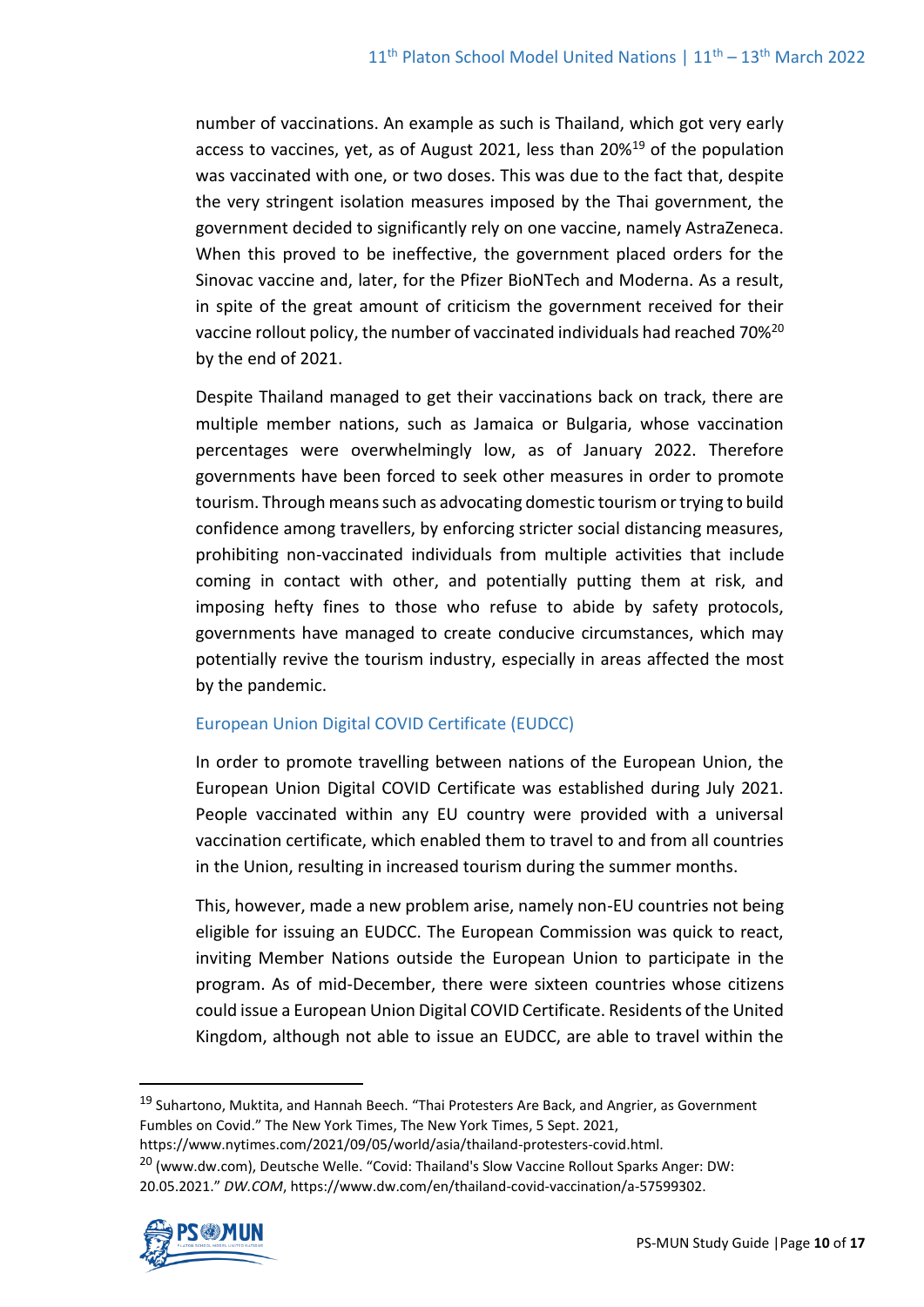European Union using a valid NHS COVID Pass (the equivalent of the European Union Digital COVID Certificate in UK countries).

# MAJOR COUNTRIES AND ORGANISATIONS INVOLVED

This issue is of global importance and affects all Member Nations to some extent. Depending on their reliance on tourism, all countries have played a role in rebuilding the tourism industry with sustainability in mind, whilst also abiding by the protective measures proposed by organisations and government officials.

### Canada

Canada was one of the many nations that decided to provide businesses and individuals with financial aid, during the pandemic. Canada provided workers who saw reduced hours, or had to stop working altogether, with a benefit of 2000C\$ per month for 4 months, including those working in the tourism sector. Furthermore, smaller enterprises affected by the virus were given a total of over 10 billion C\$, as part of the Business Credit Availability Program (BCAP). Those, in combination with extensions on the dates when citizens were required to pay their tax return were few of the multiple measures that Canada adopted to counterweigh the consequences of COVID on the financial situation of citizens and businesses, as well as those working in the tourism sector, faced with great struggle.

## European Union (EU)

The European Union has been taking constant action since the start of the pandemic, acting united and with resilience. The EU has been trying to fight misinformation from various sources and has put a plan for an EU-wide recovery from the virus, while also providing epidemiological data for all member states within the Union, the European Economic Area (EEA) and the UK.

## United Nations World Travel Organisation (UNWTO)

The United Nations World Travel Organisation has rebuilding tourism as one of its top priorities. It aims at providing resources and a plan to create sustainable tourism through cooperation, whilst acting in alignment to the United Nations Sustainable Development Goals. Specifically, its aim is to increase job openings and provide employees on the tourism sector with proper training, promoting economic growth and sustainable development, as a result of tourism, among others. When it comes to the pandemic, the UNWTO provides information to help governments and individuals better assess the impact of COVID on the tourism sector, through statistics, measures implemented by different nations to prevent the spread, and how to support and restart tourism in an effort to reduce the long-lasting effects of the pandemic on the economies of countries.

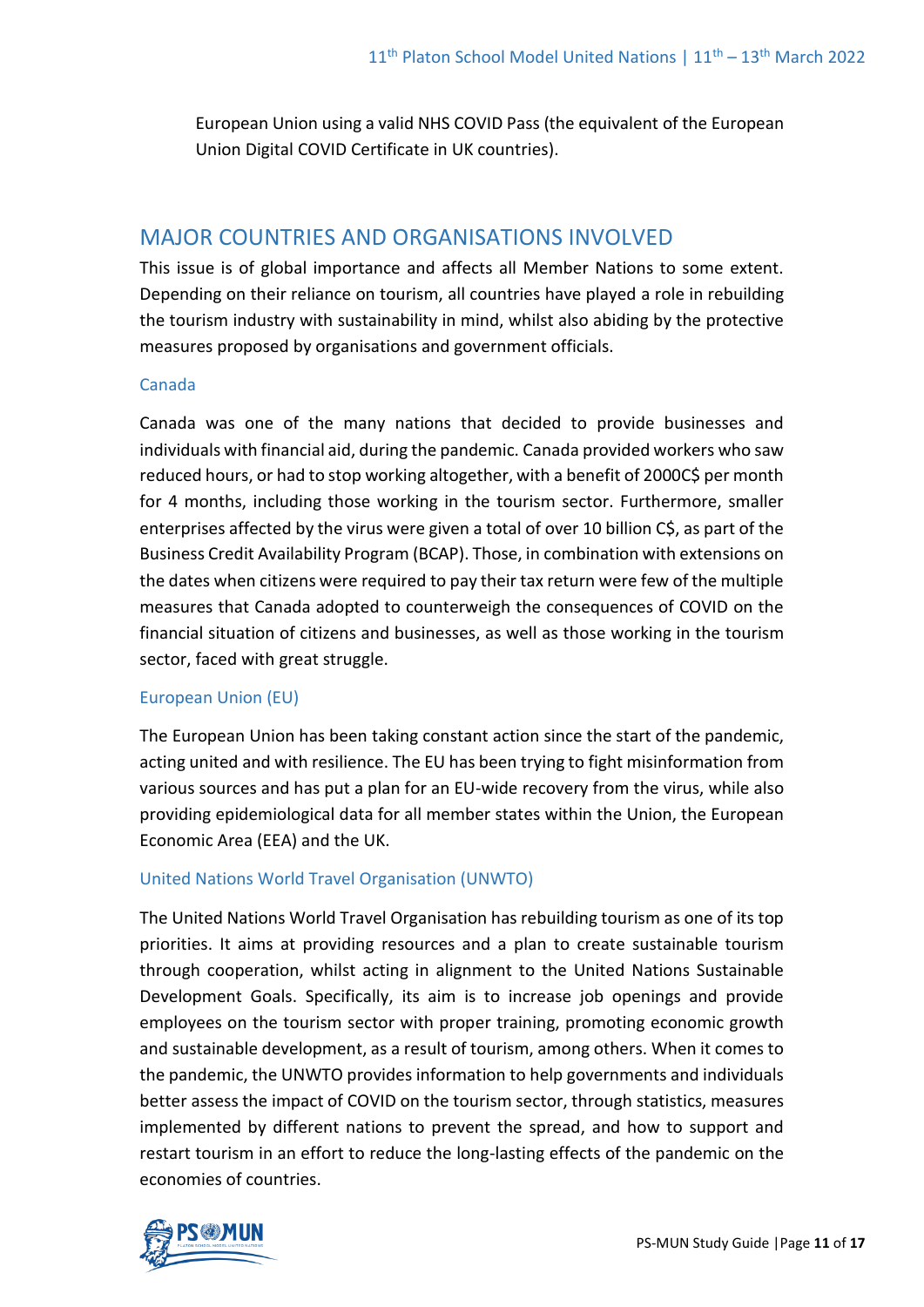### World Health Organisation

The World Health Organisation has been providing updates on the pandemic and is trying to publish guidelines that ensure maximum protection against the virus. On who.int, health experts have been daily publishing information on cases and deaths worldwide, providing crucial information about new variants and vaccines, and proposing new measures to reduce the spread of the virus. It is one of the main actors that has operated with civilian security in mind throughout the COVID crisis.

# TIMELINE OF EVENTS

| <b>DATE</b>      | <b>DESCRIPTION OF EVENT</b>                                      |
|------------------|------------------------------------------------------------------|
| 12 December 2015 | The Paris Agreement is signed and adopted by 196 Member          |
|                  | Nations. Part of the agreement, which went into force in 2016    |
|                  | mentions evaluating sustainable tourism practices every 5        |
|                  | years.                                                           |
| 2017             | The year 2017 is named "International Year of Sustainable        |
|                  | Tourism for Development" During this year, the UN sets 7         |
|                  | main aspects of sustainable tourism for Member Nations to        |
|                  | focus on.                                                        |
| 2017             | As part of its actions for the International Year of Sustainable |
|                  | Tourism for Development, the UN reaffirms multiple               |
|                  | resolutions that address the issue of unsustainable tourism.     |
|                  | The United Nations World Travel Organisation publishes a         |
|                  | report containing information from 18 studies, titled            |
| 17 September     | "Overtourism? Understanding and managing Urban Tourism           |
| 2018             | Growth beyond Perceptions", addressing the issue of              |
|                  | controlling and ultimately combatting overtourism in urban       |
|                  | areas.                                                           |
| November 2019    | First case of the new Coronavirus SARS-CoV-2 is detected in      |
|                  | the Wuhan region of China                                        |
| 26 January 2020  | China is the first country to enforce a lockdown as a            |
|                  | precautionary measure. Two months later, most Member             |
|                  | Nations will have enforced local or nation-wide lockdowns as     |
|                  | well.                                                            |
| 11 March 2020    | The World<br>Health Organisation declares<br>COVID-19<br>a       |
|                  | pandemic.                                                        |
| 2 April 2020     | The World Health Organisation records 1 million COVID cases      |
|                  | worldwide.                                                       |
| 9 November 2020  | The first vaccine against COVID, manufactured by Pfizer and      |
|                  | BioNTech, is made available to the general public.               |

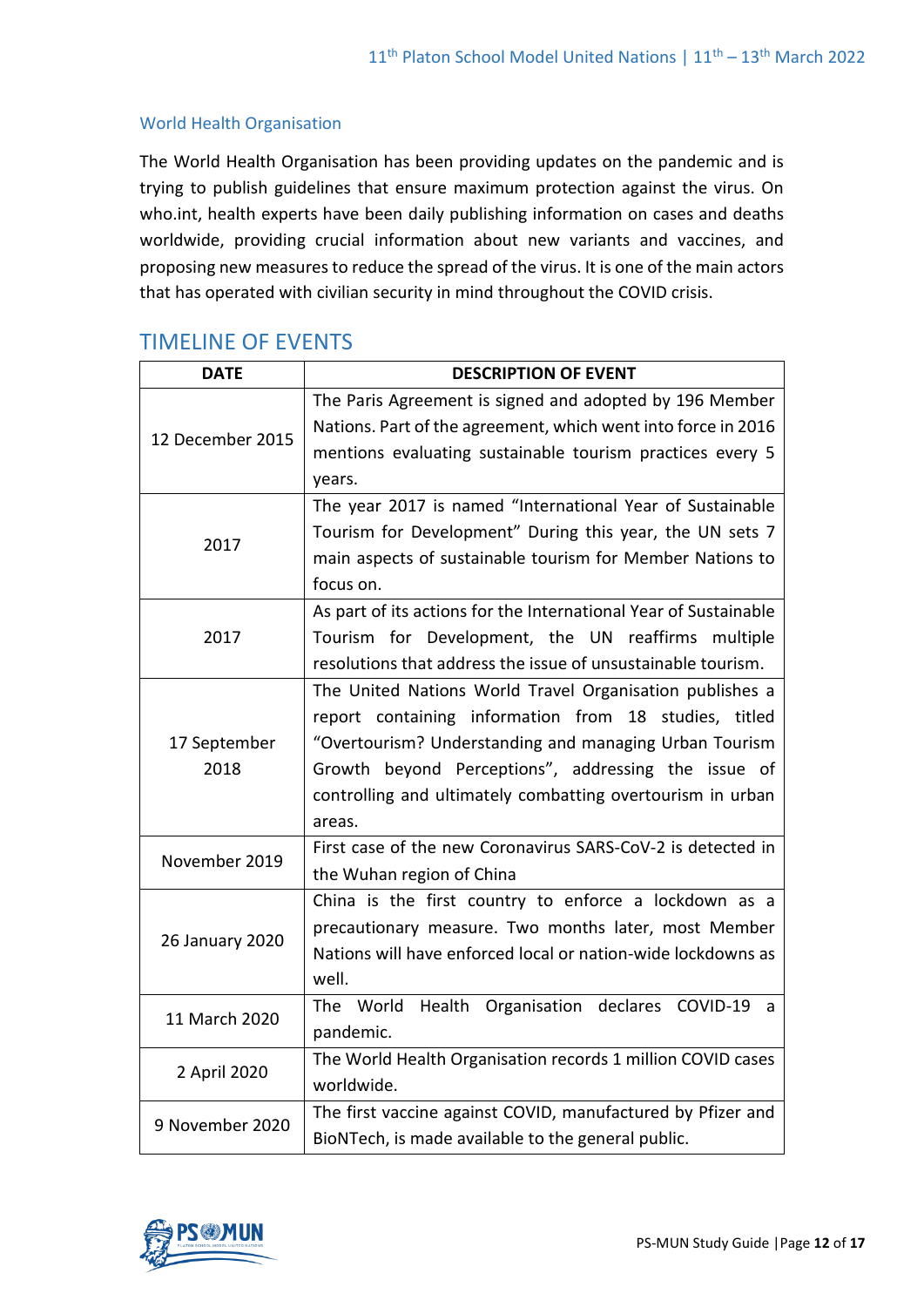| 31 May 2021      | The Delta Variant of COVID is recognized as a variant of   |
|------------------|------------------------------------------------------------|
|                  | concern by the World Health Organisation                   |
| 1 July 2021      | The European Union Digital COVID Certificate is made       |
|                  | available to the public, with the aim of promoting tourism |
|                  | among vaccinated people within countries of the EU.        |
| 26 November 2021 | The Omicron Variant of COVID is recognized as a variant of |
|                  | concern by the World Health Organization                   |

# PREVIOUS ATTEMPTS TO SOLVE THE ISSUE

## European Union Digital COVID Certificate

The European Union Digital COVID Certificate (EUDCC) is an initiative taken by the European Union, in an attempt to boost tourism levels within the Union. It allows vaccinated citizens, citizens with a negative rapid or PCR test or those that have recovered from the virus up to six months prior to the documents' issuing, to travel freely within Member Nations of the European Union. This boosted tourism numbers during the summer months of 2021 and is considered a great step towards reopening the tourism industries.

## Financial support of individuals and businesses

For many people working in the tourism industry, a major problem they were confronted with was reduced hours, or unemployment. In the past two years, the natural rate of unemployment was tremendously increased. To outweigh the negative consequences of this and prevent businesses from closing down, apart from helping financially struggling citizens, governments decided to put different support programs into force. This, not only was a way to maintain property, but it also posed an opportunity for sustainable improvement of the tourism industry.

## Travel bubbles

During the pandemic, some countries made international agreements, to keep their borders open for tourists to be able to move freely between specific "bridges" or within bubbles. An example of a travel bubble that was observed, was New Zealand and Australia, which kept their borders open for tourists coming from either of those two nations but decided to not allow any other incoming tourists from around the world. This, not only did have a positive impact on Member Nations' financial status, but it also was able to strengthen the bonds between different countries.

# POSSIBLE SOLUTIONS

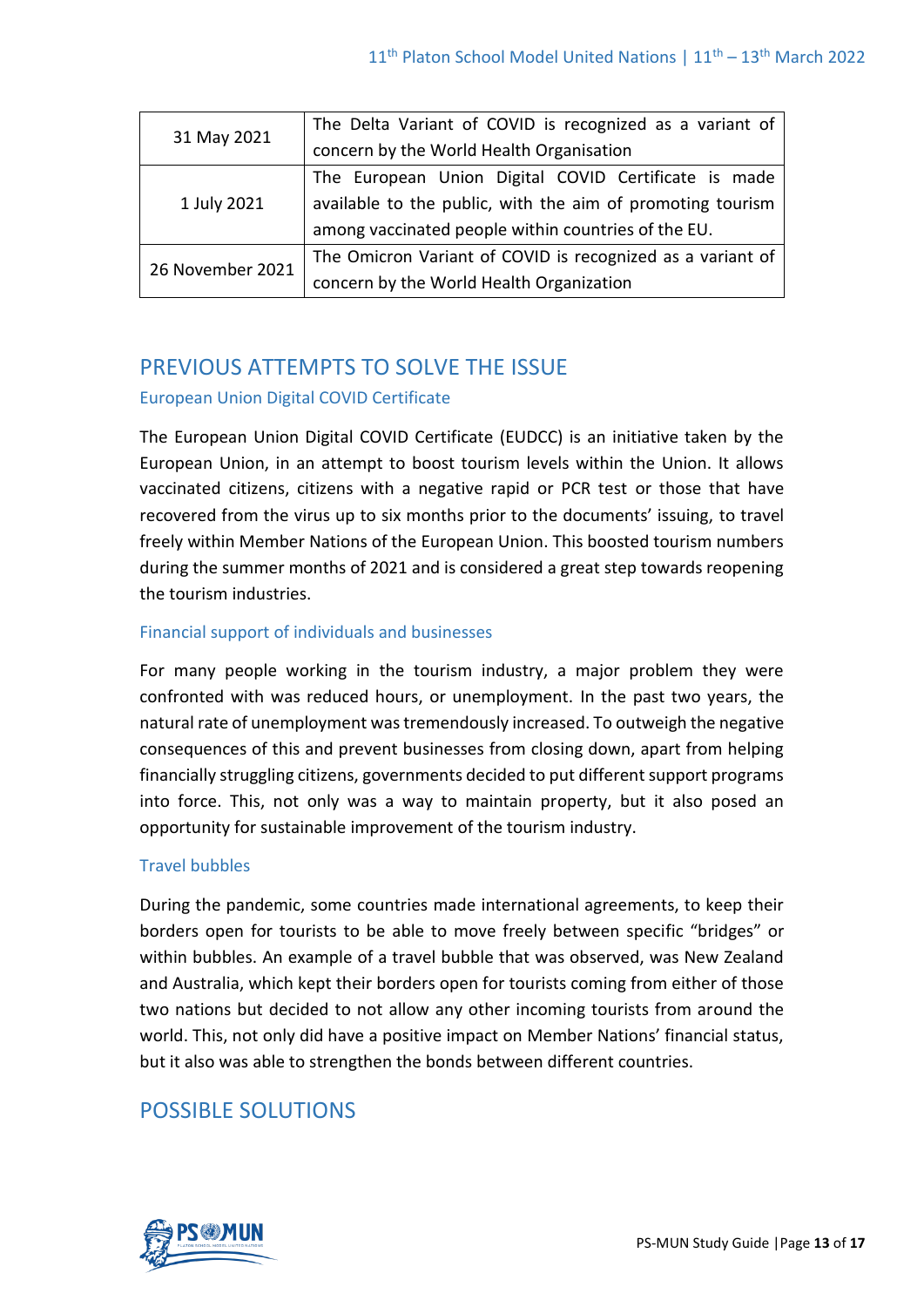## Ensuring all necessary safety precautions have been taken before reopening the industry

Governments from around the world should take all necessary precautions before opening international borders, as well as enforcing measures with civilian health safety in mind. That way, they will be able to slowly create favourable breeding ground for the harmed tourism industry by COVID to restore itself. This is a multiple-step solution. A very good place to begin is vaccinations citizens and putting measures for isolation and social distancing in place, which will reduce the spread of the virus. The measures that are implemented need to have citizen safety in mind, in order to increase appeal for tourists.

## Observing trends that have seen an increased appeal to general public during the pandemic.

Due to the unexpected changes that the virus has brought upon societies, demand for different goods and services has changed. Research should be made in order to find what gives an area greater appeal for tourists in a post-COVID society, whether that be increased safety, or a specific service, and boost respective businesses, with the ultimate aim of reopening all touristic businesses and opening new employment positions.

### Making more information about vaccines/masks available

Due to misinformation spread on the web, the use of masks and other protective measures and the vaccination of the general population have been seen with great reluctance, as to what the aims of the governments promoting vaccinations are, whether the vaccines are safe, or to what extent the vaccines are actually efficient in protecting people against the virus. Governments and health specialists should undertake the task of ensuring that all information regarding the protective measures against COVID is demystified and that the positive effects of employing vaccines and using face masks are underlined. This can be achieved via news campaigns and creating web pages that contain information approved by epidemiologists and scientists, to provide people with trustworthy and timely updates on the pandemic.

#### Promoting domestic tourism

If all else fails, and international borders are deemed to be better kept shut, then each country's respective governing power should promote tourism within the borders of a country. Domestic tourism can be employed independently and adjusted to each respective Member Nation's needs, while it also boosts the local economy, with money being invested in businesses within the country, rather than out of it. Campaigns to promote domestic tourism via highlighting popular tourist destinations and sights, or even discount for holiday packages within the country are only two of the many possibilities for boosting trips within the borers of a nation.

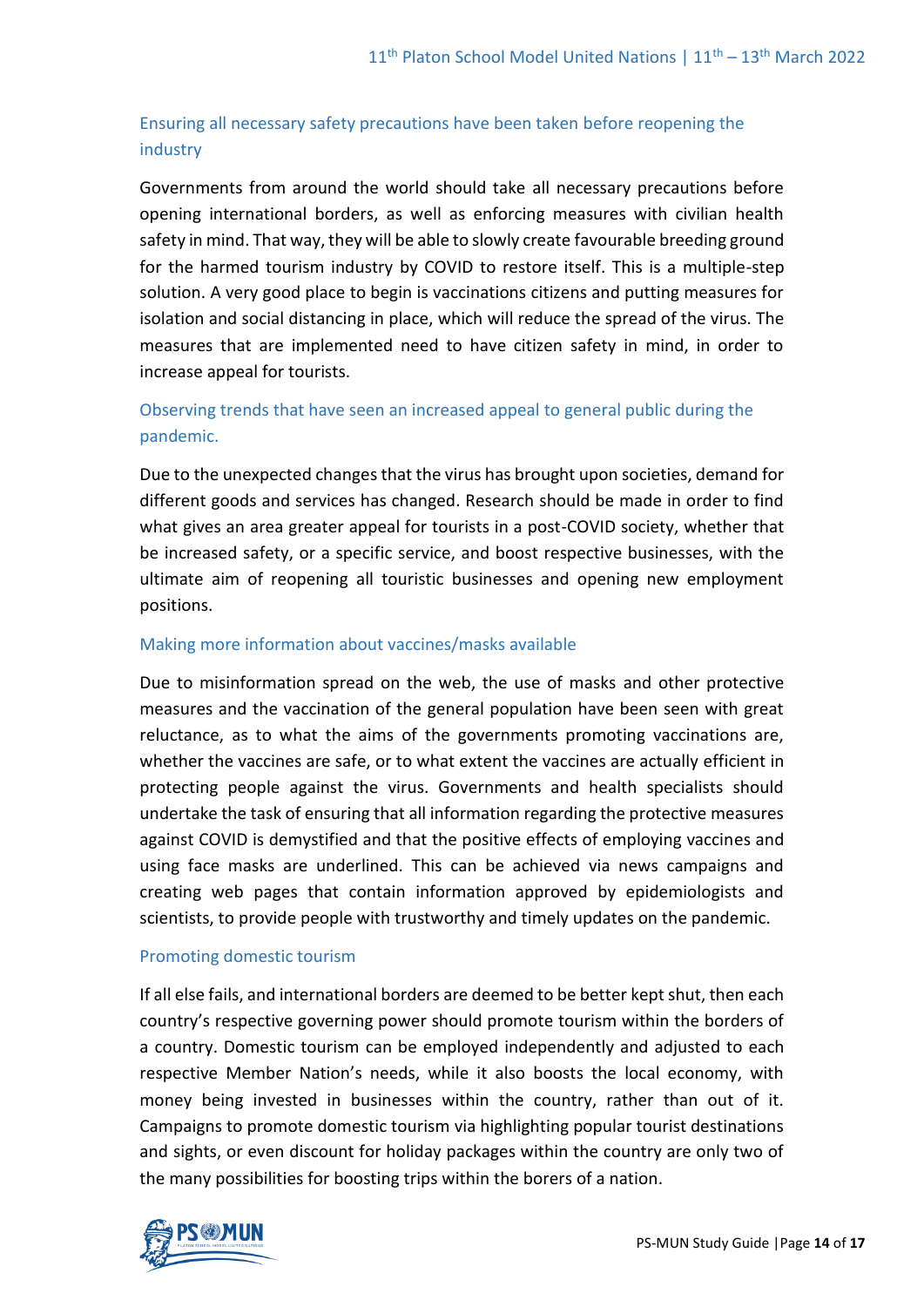# BIBLIOGRAPHY

Statista Research Department. "Travel and Tourism: Share of Global GDP 2020." Statista, 7 Oct. 2021, [https://www.statista.com/statistics/1099933/travel-and](https://www.statista.com/statistics/1099933/travel-and-tourism-share-of-gdp/)[tourism-share-of-gdp/.](https://www.statista.com/statistics/1099933/travel-and-tourism-share-of-gdp/)

Statista Research Department. "International Tourist Arrivals by Region." Statista, 9 Dec. 2021, https://www.statista.com/statistics/186743/international-touristarrivals-worldwide-by-region-since-2010/.

Charter of the United Nations, 26 June 1945,

https://popp.undp.org/ layouts/15/WopiFrame.aspx?sourcedoc=%2FUNDP\_POPP DOCUMENT\_LIBRARY%2FPublic%2FCharter+of+the+United+Nations.pdf&action=def ault&utm\_source=EN&utm\_medium=GSR&utm\_content=US\_UNDP\_PaidSearch\_Bra nd\_English&utm\_campaign=CENTRAL&c\_src=CENTRAL&c\_src2=GSR&gclid=Cj0KCQiA naeNBhCUARIsABEee8UX8M8H1cAdBgXJ34PhEiN\_JKmTw51jq8C\_KnI79SlVY63ShQLI kcoaAo6vEALw\_wcB.

"WHO Characterizes COVID-19 as a Pandemic." World Health Organization, 11 Mar. 2020, https://www.who.int/emergencies/diseases/novel-coronavirus-2019/eventsas-they-happen.

"GDP Growth (Annual %)." World Bank Data, World Bank, 2020, https://data.worldbank.org/indicator/NY.GDP.MKTP.KD.ZG.

Suhartono, Muktita, and Hannah Beech. "Thai Protesters Are Back, and Angrier, as Government Fumbles on Covid." The New York Times, The New York Times, 5 Sept. 2021, https://www.nytimes.com/2021/09/05/world/asia/thailand-protesterscovid.html.

Saxon, Steve, et al. "Reimagining Travel: Thailand Tourism after the Covid-19 Pandemic." McKinsey & Company, McKinsey & Company, 1 Dec. 2021, https://www.mckinsey.com/industries/travel-logistics-and-infrastructure/ourinsights/reimagining-travel-thailand-tourism-after-the-covid-19-pandemic.

"Restarting the Maldives Tourism." Ministry of Tourism Maldives, Ministry of Tourism Maldives, 31 May 2020, https://www.tourism.gov.mv/en/circulars/restarting the maldives tourism.

"What You Need to Know about Variants." Centers for Disease Control and Prevention, Centers for Disease Control and Prevention, 1 Dec. 2021, https://www.cdc.gov/coronavirus/2019-ncov/variants/variant.html.

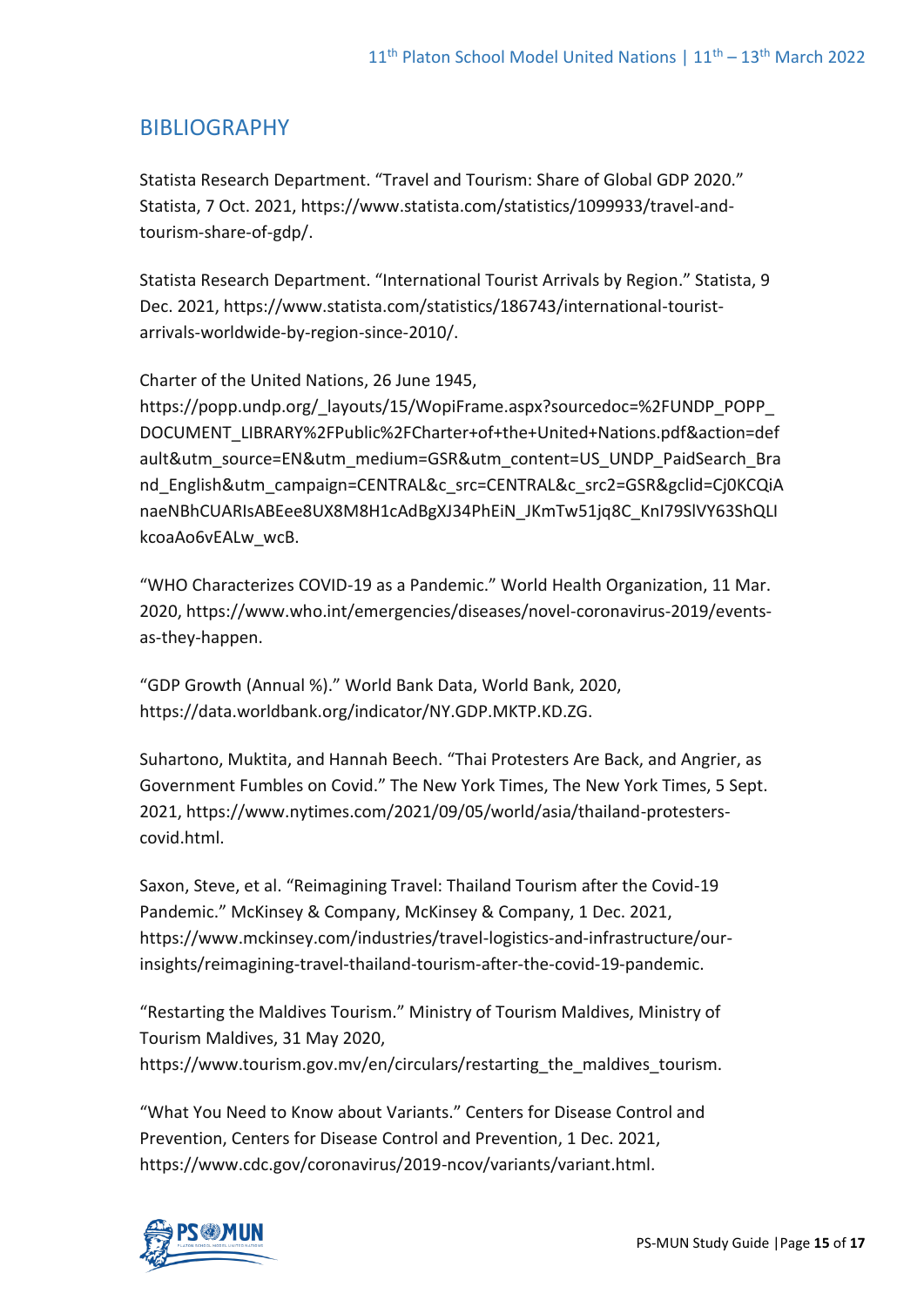"Coronavirus: The World in Lockdown in Maps and Charts." BBC News, BBC, 6 Apr. 2020, https://www.bbc.com/news/world-52103747.

Muthuirulan, Pushpanathan. "MRNA Technology – a Promising Platform for Novel Vaccine Development." Drug Target Review, 14 Dec. 2021, https://www.drugtargetreview.com/article/100042/mrna-vaccine-technology-apromising-platform-for-novel-vaccine-development/.

Statista Research Department, and Oct 7. "Number of Travel and Tourism Jobs Worldwide 2020." Statista, 7 Oct. 2021, https://www.statista.com/statistics/1268465/number-of-travel-and-tourism-jobsworldwide/.

"Is the EU Digital Covid Certificate Available to Third-Country Citizens?" Covidpasscertificate.com, 15 Dec. 2021, https://www.covidpasscertificate.com/eudigital-covid-certificate-third-country-citizens/.

Aldao, Carolina, et al. "Modelling the Crisis Management and Impacts of 21st Century Disruptive Events in Tourism: The Case of the Covid-19 Pandemic." Tourism Review, vol. 76, no. 4, 15 Jan. 2021, pp. 929–941., https://doi.org/10.1108/tr-07- 2020-0297.

"Importance of Tourism: Advantages of Tourism: Economic Importance & Benefits of Tourism Industry." *Markets Industries within Tourism*, http://www.marketwidth.com/blogs/Importance-Tourism-Industry-Economic-Value.htm.

"Tourism Industries - Employment." *Tourism Industries - Employment - Statistics Explained*, https://ec.europa.eu/eurostat/statisticsexplained/index.php?title=Tourism\_industries\_-\_employment&oldid=549972.

"Fighting Misinformation in the Time of Covid-19, One Click at a Time." *World Health Organization*, World Health Organization, https://www.who.int/news-room/featurestories/detail/fighting-misinformation-in-the-time-of-covid-19-one-click-at-a-time.

https://www.who.int/news-room/feature-stories/detail/social-media-covid-19-aglobal-study-of-digital-crisis-interaction-among-gen-z-and-millennials

"World Tourism Organization." *UNWTO*, https://www.unwto.org/tourism-and-covid-19-unprecedented-economic-impacts.

Holder, Josh. "Tracking Coronavirus Vaccinations around the World." *The New York Times*, The New York Times, 29 Jan. 2021, https://www.nytimes.com/interactive/2021/world/covid-vaccinations-tracker.html.